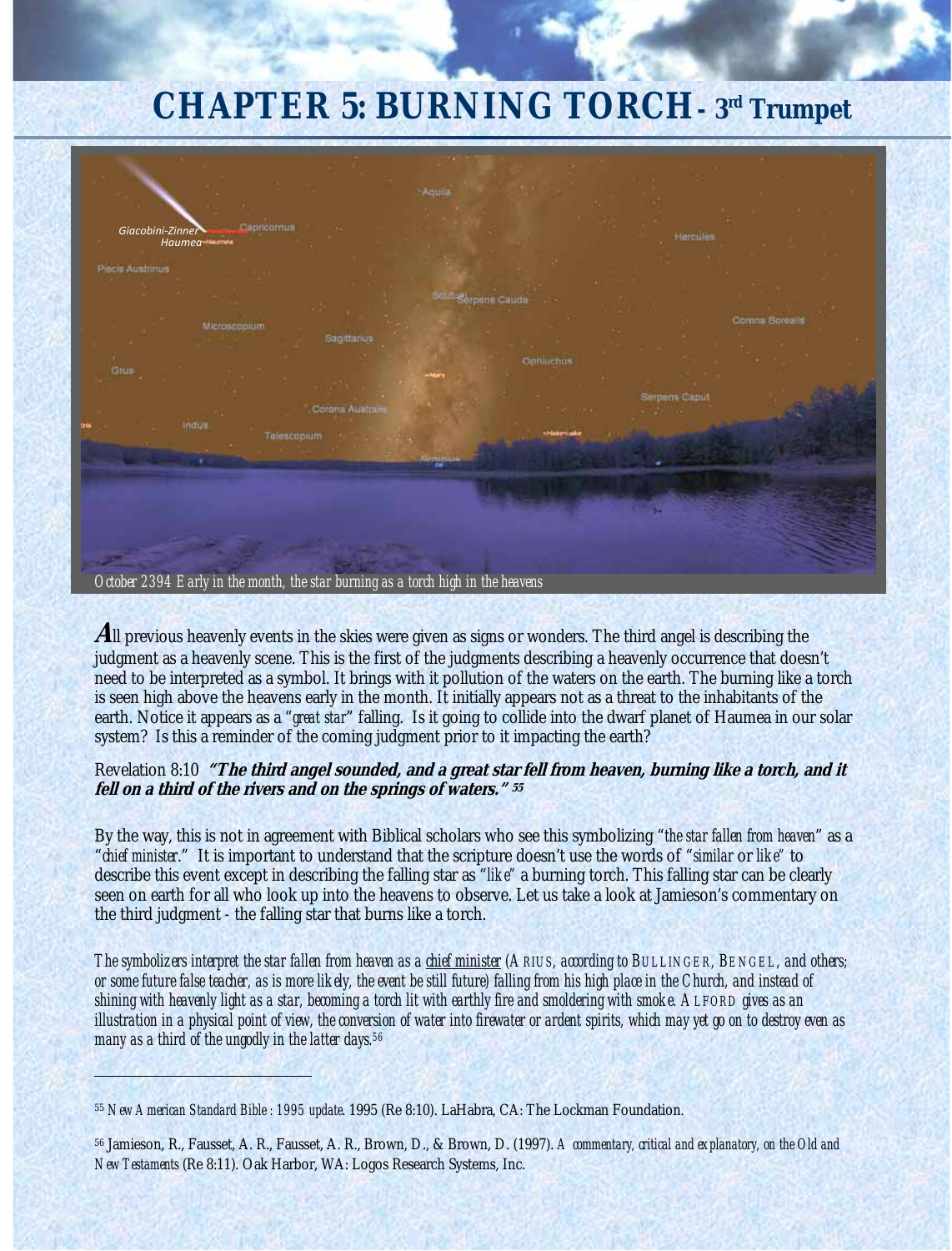Could there just be a simply straight forward view or interpretation of this passage in Revelation 8:10? It appears the Apostle John's vision is true to reality as seen in the heavens. Let us first take a look at the event of the third angel's trumpet being sounded. We can clearly see in the skies above the "*burning like a torch*." What is this object in the sky? Is it a falling star, asteroid or a comet that is seen in the heavens? We will soon see this is Jacob's comet by its name. This comet has been known to pass the earth several times in past history.

We shall look at the meaning of "*wormwood*" in the following verse in Revelation and the significance of this term used in scripture. We will see how this comet will produce the "*poisonous and bitter waters*" as described in Revelation 8:11 and other scripture passages.



 *October 2394 Comet coming down to earth burning like a torch in the heavens*

The Comet Giacobini–Zinner brings a bright plasma tail to the night skies by the middle of the month. It is as if the view of burning like a torch is described in the scripture that brings in the Third Trumpet Judgment. The Comet Giacobini–Zinner is the parent body associated with many meteor showers, called the Draconids.

*The comet was discovered by Michel Giacobini from (Nice, France), who observed the comet in the constellation of Aquarius on December 20, 1900. It appeared again two passages later by Ernst Zinner (from Bamberg, Germany) while observing variable stars near Beta Scuti on October 23, 1913*. *Giacobini–Zinner was the target of the International Cometary Explorer spacecraft, which passed through its plasma tail on September 11, 1985*. *It is the parent body of the Draconids meteor showers. This comet is especially noteworthy as it is one of a small number of comets that can produce very spectacular meteor showers under the right conditions. The meteor display is variously referred to as the Draconids, October Draconids, and the Giacobinids. The meteor shower occurs around October of each year, but is usually unrecognizable; however, meteor storms occurred in 1933 and 1946 which produced several thousand meteors within an hour at maximum. The October Draconids, in the past also unofficially known as the Giacobinids, are a meteor shower whose parent body is the periodic comet 21P/Giacobini-Zinner. 57*

The name Giacobini is derived from the Hebrew, "*Yaakov*" or Jacob, meaning: *following-after*\*. How interesting, that the Draconids are remnants of *"Comet Jacob"* and are as numerous as the grains of sand on the seashore.

<sup>57</sup> Gary W. Kronk's Cometography on 21P/Giacobini-Zinner, http://cometography.com/pcomets/021p.htm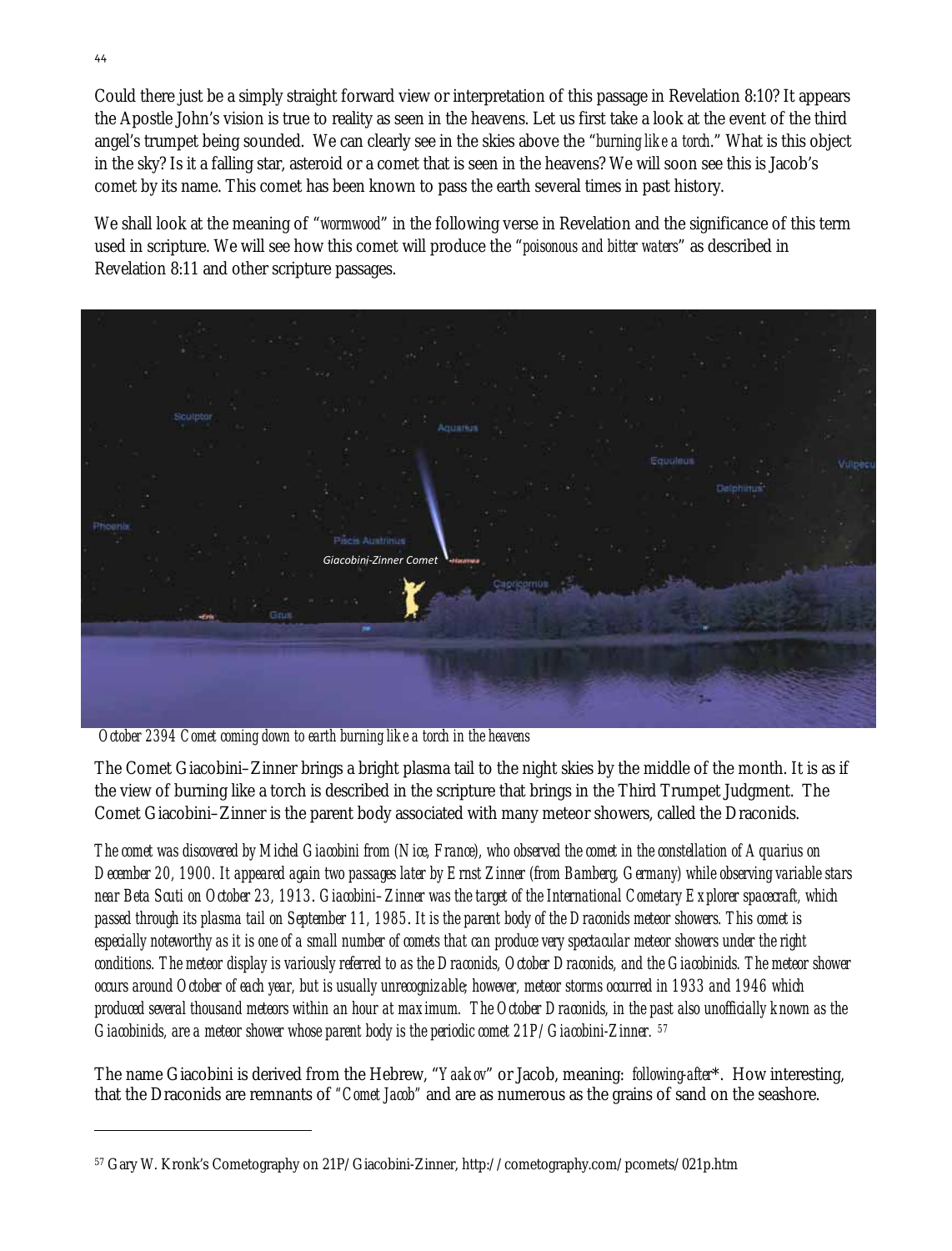This is just like the remnants of Israel, the sons of Jacob, are represented at this time. It is amazing that the Draconids, the remnant of Comet Giacobini-Zinner, are now known as the remnants of *"Comet Jacob."* God has named all the stars, including comets. \*Source*: http://www.surnamedb.com/Surname/Giacobini*

# **Comet Giacobini-Zinner**



*Draconids Meteor Shower (NAOJ)*



*Comet Giacobini-Zinner (NASA JPL)*

## **Draconids:**

**Meteor shower picture taken: by H. Fukushima, S. Abe, and T. Nakamura on September 20, 1998 at the National Astronomical Observatory of Japan. The Draconids are the remnant of Comet Giacobini-Zinner***.* **The name Giacobini is derived from the Hebrew, "Yaakov" or Jacob, meaning "following-after".\*** 

## **Comet Giacobini-Zinner:**

**The comet experienced seven close approaches to Earth and two close approaches to Jupiter in the past.** 

- **0.88 AU from Earth on 1900 December 15**
- **0.51 AU from Earth on 1913 November 14**
- **0.26 AU from Earth on 1946 September 20**
- **0.93 AU from Jupiter on 1958 January 19**  o **decreased orbital distance from** 
	- **0.99 AU to 0.94 AU**  o **decreased orbital period from 6.56**
- **to 6.42 years**  • **0.35 AU from Earth on 1959 November 8**
- **0.58 AU from Jupiter on 1969 September 23**
- **0.93 AU from Earth on 1972 July 24**
- **0.47 AU from Earth on 1985 September 6**
- **0.85 AU from Earth on 1998 November 27**
- **0.39 AU from Earth on 2018 September 11**
- 
- **0.37 AU from Jupiter on 2029 February 14**  • **0.53 AU from Earth on 2031 September 5**
- *AU Astronomical Unit: 149,597,870.66 km*

The comet Giacobini-Zinner is associated with meteor showers named the Draconids. That is why the scripture says "*fell on a third of the rivers and on the springs of waters."* A meteor shower is many objects falling to the earth which could easily affect the rivers and spring waters on the earth. The scripture says *"burning like a torch, and it fell*" is the comet. Even though there may be meteor showers is scripture telling us that the comet will eventually impact the earth? The angle of trajectory of the comet appears to be coming down onto the earth.

For the most part, a comet is an object in the solar system that orbits the sun. It normally has what is called a coma (pear-shaped image) or atmosphere as well as a plasma tail. The comet's nucleus is usually made of rock, dust, and ice. The interesting thing is that comets' orbits are highly variable. First, they are almost always highly affected by close calls with major planets. Sometimes comets are moved into orbits that destroy them, due to their nearness to the sun. One of the reasons why comets are so easily moved is because their out-gassing propels them in mysterious and unpredictable ways. In other words, a comet that is thought not to be a danger to Earth could conceivably become one with little notice. If the comet strikes in the ocean and you live anywhere near a coastal region, you're likely to be wiped out by the massive tsunami waves that roll across the ocean. If the comet strikes a continent, and it's a continent that you live on, the only way you could possibly survive is if you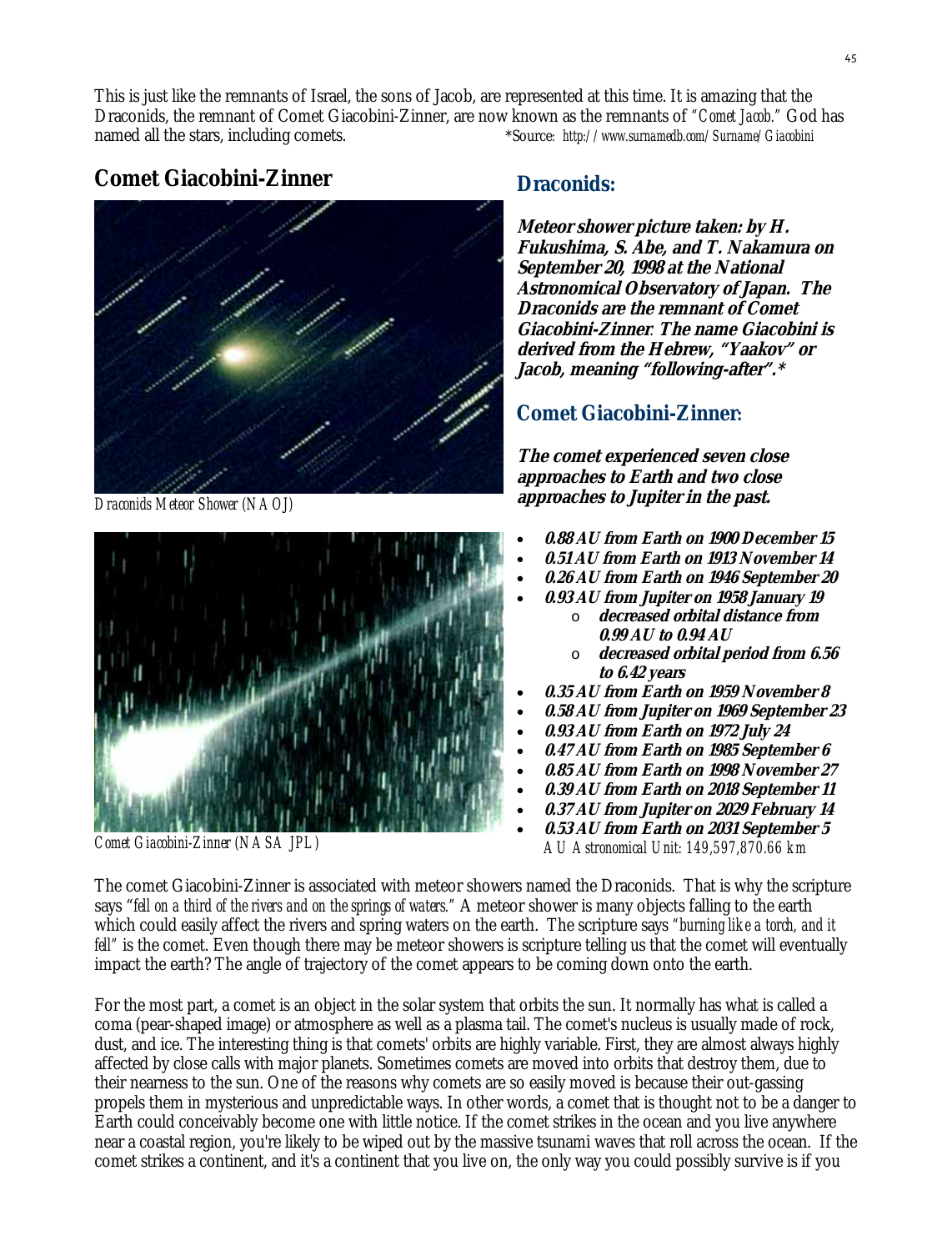live, far away from the impact zone. It will kill just about all life within hundreds and even thousands of miles. Dust and dirt and gases will be kicked up into the atmosphere, blocking out the sun, likely across the earth for many months. Let us take a look at a different comet that collided with Jupiter.

**Comet Shoemaker–Levy 9** *(formally designated* **D/1993 F2***) was a comet that broke apart and collided with Jupiter in July 1994, providing the first direct observation of an extraterrestrial collision of solar system objects. This generated a large amount of coverage in the popular media, and the comet was closely observed by astronomers worldwide. The collision provided new information about Jupiter and highlighted its role in reducing space debris in the inner solar system. From: http://en.wikipedia.org/wiki/Comet\_Shoemaker%E2%80%93Levy\_9*.

The meteor showers associated with the Jacob's comet seems to remind us of the brimstone used in the destruction of Sodom in Lot's time. Lot escaped to the town of Zoar during Sodom's destruction.



*Destruction of Sodom & Gomorrah by John Martin (1852) Vertical walls of perhaps Sodom southwest Dead Sea (GNU) http://www.arkdiscovery.com/sodom\_*&*\_gomorrah.htm*

 Genesis 19:22-25 **"Hurry, escape there, for I cannot do anything until you arrive there." Therefore the name of the town was called Zoar.** 

- **23 The sun had risen over the earth when Lot came to Zoar.**
- **24 Then the LORD rained on Sodom and Gomorrah brimstone and fire from the LORD out of heaven, 25 and He overthrew those cities, and all the valley, and all the inhabitants of the cities, and what grew on the ground." <sup>58</sup>**

 Genesis 19:28 **"and he looked down toward Sodom and Gomorrah, and toward all the land of the valley, and he saw, and behold, the smoke of the land ascended like the smoke of a furnace." <sup>59</sup>**

It was the city of Zoar that was saved from the Wrath of God during Lot's day. It will be Jordan that will be saved during the End Times according to Daniel. Unlike Sodom's and Gomorrah's brimstone and fire destruction, the heavenly event is not to destroy the earth with fire, but to pollute the waters and make them bitter or poisonous upon the earth. There is a description in scripture of poisonous fruit in the land of Sodom and from the fields of Gomorrah that tasted bitter. This is venom of the serpents and deadly poison.

Deuteronomy 32:32-33 **"For their vine is from the vine of Sodom,** 

 **And from the fields of Gomorrah; Their grapes are grapes of poison, Their clusters, bitter.** 

 **33 "Their wine is the venom of serpents, And the deadly poison of cobras." <sup>60</sup>**

<sup>58</sup> *New American Standard Bible : 1995 update*. 1995 (Ge 19:22–25). LaHabra, CA: The Lockman Foundation.

<sup>59</sup> *New American Standard Bible : 1995 update*. 1995 (Ge 19:28). LaHabra, CA: The Lockman Foundation.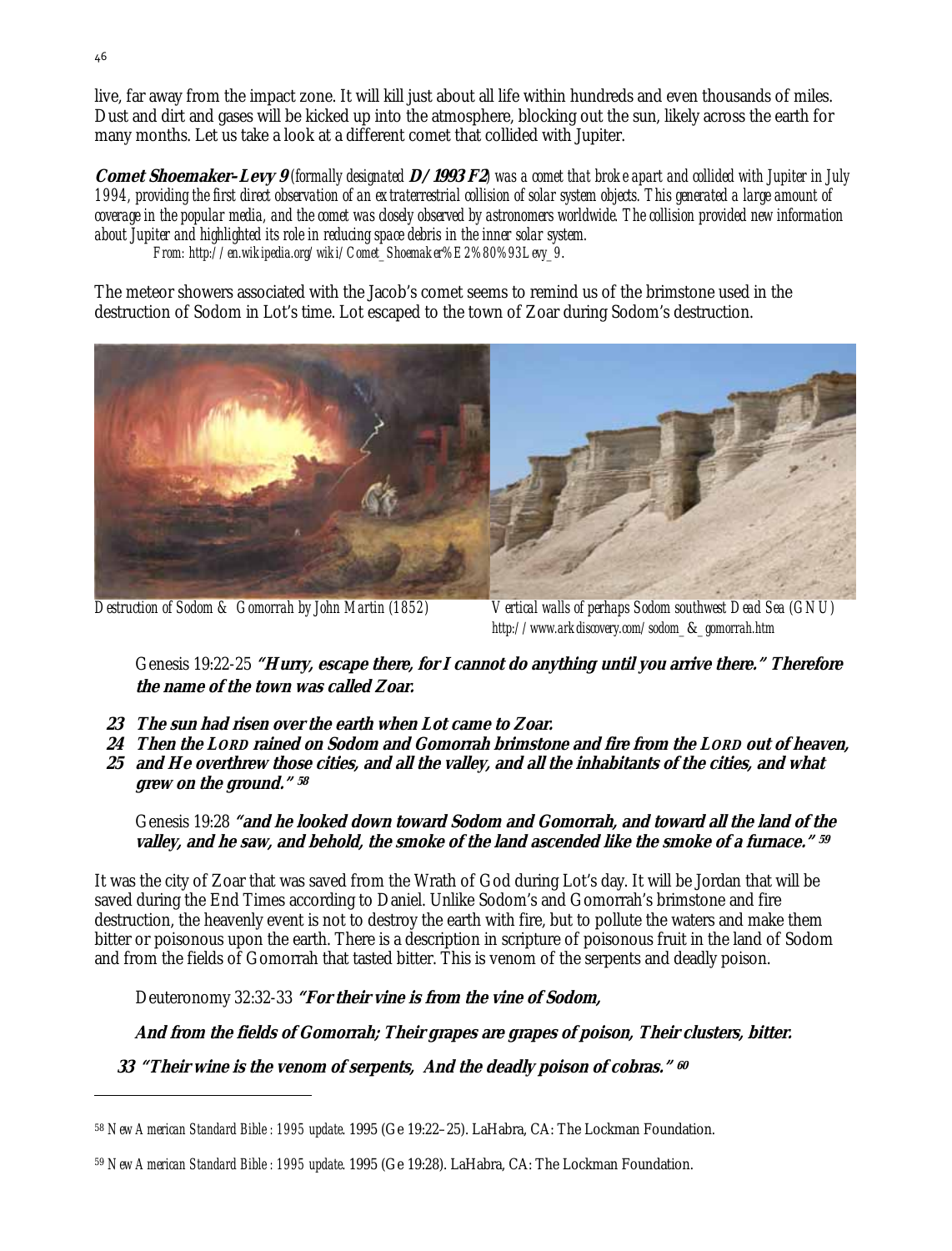## **Bitter Waters**

What does Revelation say about this poisonous water?

#### Revelation 8:11 **"The name of the star is called Wormwood; and a third of the waters became wormwood, and many men died from the waters, because they were made bitter." <sup>61</sup>**

The bitter waters are poisonous and cause men to die. The term of "*wormwood*" is used in the old Hebrew text of the Bible. What does the Old Testament say about "*wormwood*"?

Deuteronomy 29:18 **"so that there will not be among you a man or woman, or family or tribe, whose heart turns away today from the LORD our God, to go and serve the gods of those nations; that there will not be among you a root bearing poisonous fruit and wormwood." <sup>62</sup>**

We now know that it is poisonous and bitter. There is a similar statement in Hebrews to this bitterness.

#### Hebrews 12:15 "See to it that no one comes short of the grace of God; that no root of **bitterness springing up causes trouble, and by it many be defiled;" <sup>63</sup>**

This must be a sign of "*whose heart turns away today from the LORD our God, to go and serve the gods of those nations."* This appears to be a clear description of those who have turned their heart away from the Almighty God to worship the Antichrist on the earth and take the mark of the beast. We now know the timing of the mark of the beast must be prior to this falling star called Jacob's comet. This mark is made on the right hand or on the forehead mentioned in Revelation 13:16-17.

 Revelation 13:16 **"And he causes all, the small and the great, and the rich and the poor, and the free men and the slaves, to be given a mark on their right hand or on their forehead,** 

#### **17 and he provides that no one will be able to buy or to sell, except the one who has the mark, either the name of the beast or the number of his name." <sup>64</sup>**

The comet Giacobini–Zinner now approaches the earth with light shining up into the heavens. The comet is coming down to the south of Jerusalem in the October 2394 timeframe. The software program that maps the heavenly object movements in the skies above, doesn't have a model of gravity built into the program. We cannot be sure of where the comet's destruction occurs on earth. The variability of the out-gassing on its orbits can affect its point of impact.

Nevertheless, the comet is seen always to the south of Jerusalem during the month of October. The Red Sea is directly south of the city of Jerusalem. The Gulf of Aden and the Arabian Sea are also further south of the nation of Israel. It appears to go down in the south. Many scholars believe that the impact would be the Mediterranean Sea, which is to the west of Jerusalem and not to the south. Nevertheless, the second judgment does destroy onethird of the ships that were in the Mediterranean. This included the ships from the united European base of Kittim on the island of Cyprus.

<u> 1989 - Johann Stoff, amerikansk politiker (d. 1989)</u>

<sup>60</sup> *New American Standard Bible : 1995 update*. 1995 (Dt 32:32–33). LaHabra, CA: The Lockman Foundation.

<sup>61</sup> *New American Standard Bible : 1995 update*. 1995 (Re 8:11). LaHabra, CA: The Lockman Foundation.

<sup>62</sup> *New American Standard Bible : 1995 update*. 1995 (Dt 29:18). LaHabra, CA: The Lockman Foundation.

<sup>63</sup> *New American Standard Bible : 1995 update*. 1995 (Heb 12:15). LaHabra, CA: The Lockman Foundation.

<sup>64</sup> *New American Standard Bible : 1995 update*. 1995 (Re 13:16–17). LaHabra, CA: The Lockman Foundation.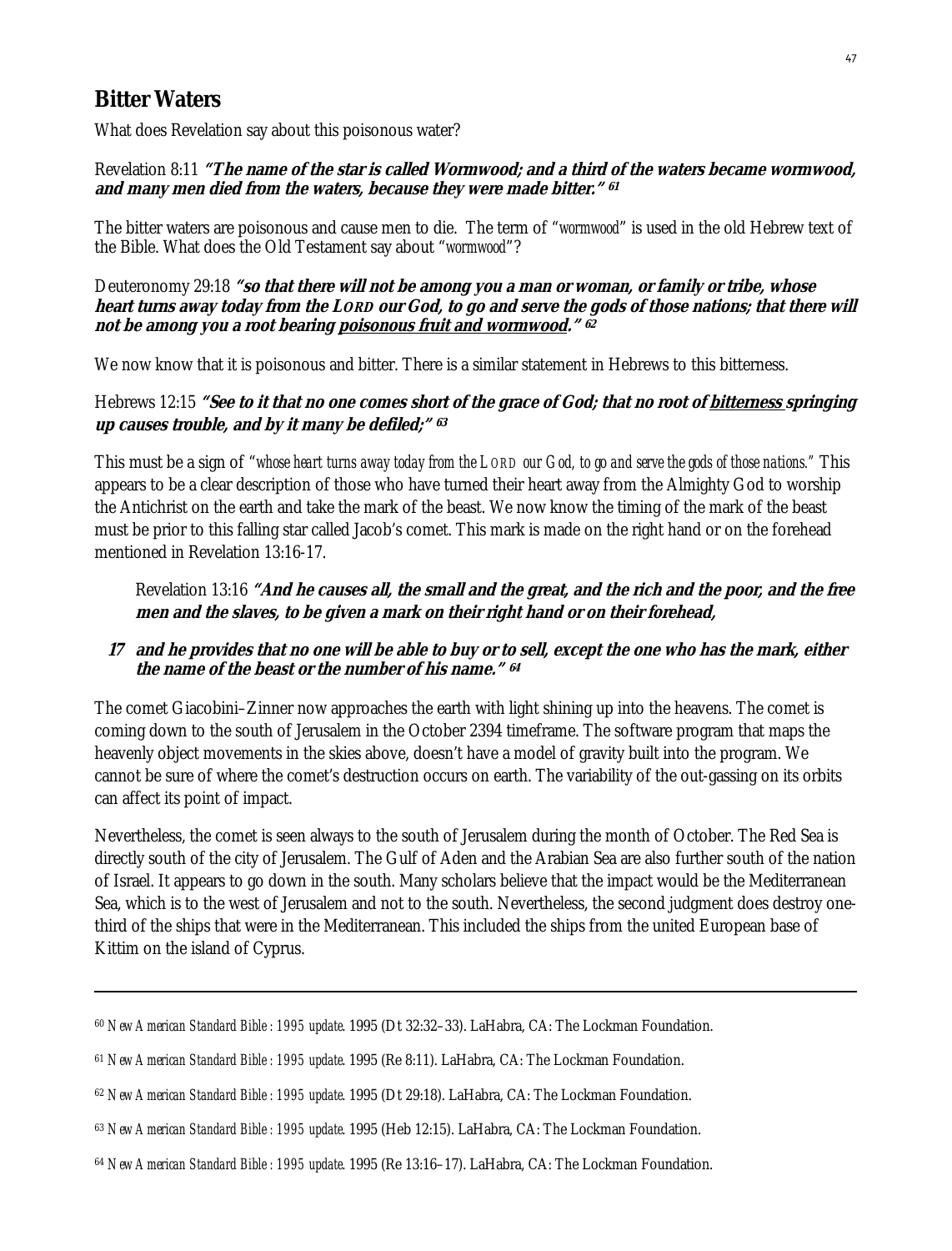

*October 2394 Comet coming down to earth burning like a torch in the heavens*

It is interesting to find radiant light going up to the heavens as if to represent the event as God given. This radiant light from the moon just happens to shine prior to the comet coming down on the earth into the south. This falling star is to poison the waters on the earth. If the bitter waters represent mankind turning away from God, then who is he serving on this earth? The false god must be the Antichrist who has come in accordance with the activity of Satan. What type of person is the Antichrist? Let us go back and see what Apostle Paul had said to the Thessalonians.

### 2 Thessalonians 2:9-12 **"that is, the one whose coming is in accord with the activity of Satan, with all power and signs and false wonders,**

- **10 and with all the deception of wickedness for those who perish, because they did not receive the love of the truth so as to be saved.**
- **11 For this reason God will send upon them a deluding influence so that they will believe what is false,**

#### **12 in order that they all may be judged who did not believe the truth, but took pleasure in wickedness." <sup>65</sup>**

Daniel has a clear description of the Antichrist that states how long he will be empowered. It states for a time, times and half a time, which is 1260 days from the desolation of the temple. This time matches that of Revelation 13:5, which states he is given authority for forty-two months.

 Daniel 7:25-26 **"He will speak out against the Most High and wear down the saints of the Highest One, and he will intend to make alterations in times and in law; and they will be given into his hand for a time, times, and half a time.** 

<sup>65</sup> *New American Standard Bible : 1995 update*. 1995 (2 Th 2:9–12). LaHabra, CA: The Lockman Foundation.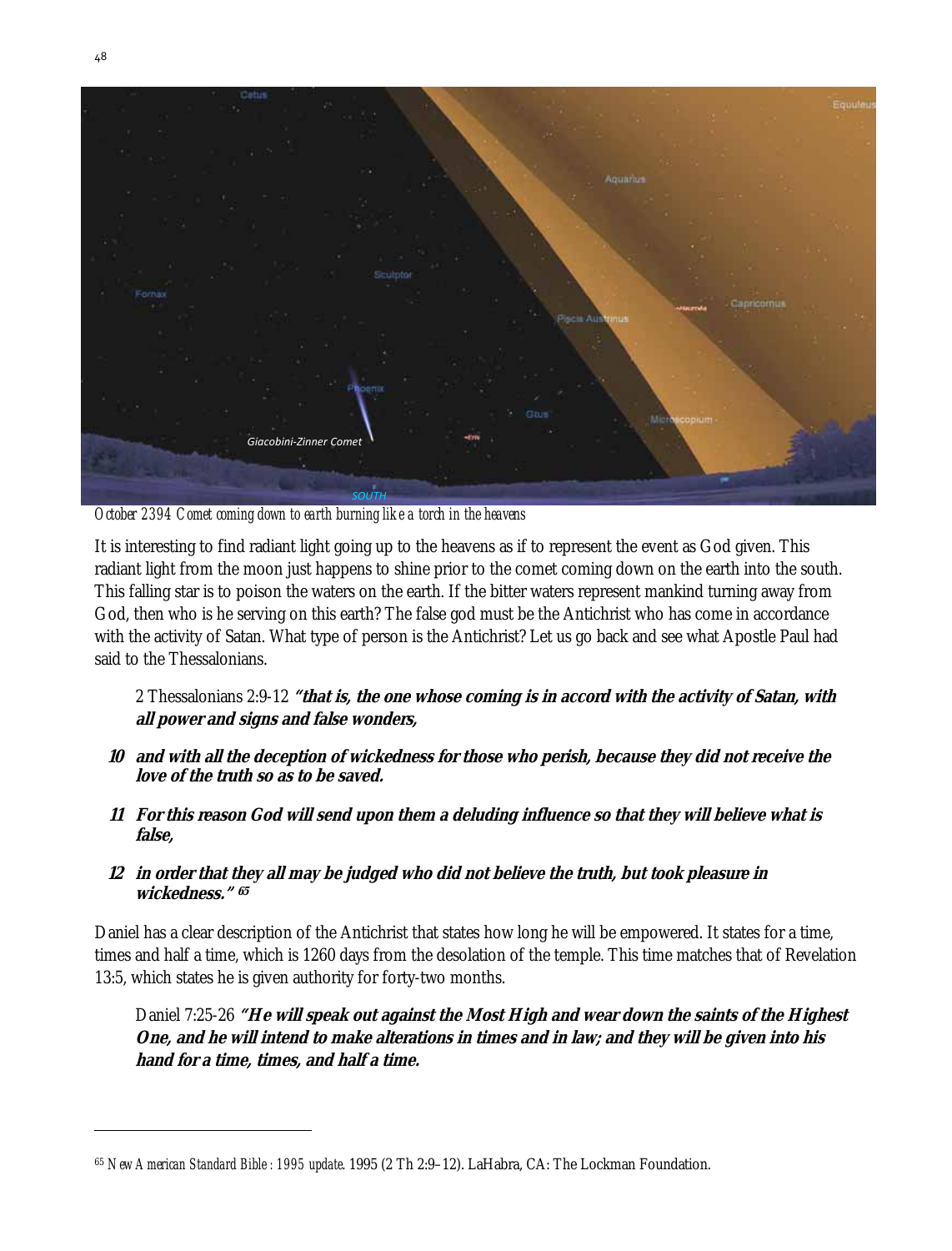#### **26 'But the court will sit for judgment, and his dominion will be taken away, annihilated and destroyed forever. " <sup>66</sup>**

October 2394: we have arrived to the timeframe of the Third Trumpet Judgment, which we have determined to be the comet Giacobini-Zinner. This event is accompanied by Draconids, which is a meteor shower whose parent body is the periodic comet 21P/Giacobini-Zinner or Jacob's Comet when translated from the Hebrew.



Most Bible scholars don't understand the significance of the third judgment. This bitterness, which turns the water into poison, is a sign of serving another god. The scripture clearly describes this "*whose heart turns away today from the LORD our God, to go and serve the gods of those nations.***"** This appears to be a clear description of those who have turned their heart away from the Almighty God to worship the Antichrist during the End Times.

We know the Antichrist, the beast and the False Prophet are both cast into the lake of fire. It will also include those who worship him and receive the mark of the beast being thrown into the lake of fire as well. Nevertheless at this time, the bitter waters are poisonous and cause men to die due to their unbelief in an Almighty God.

## Revelation 19:20 **"And the beast was seized, and with him the false prophet who performed the signs in his presence, by which he deceived those who had received the mark of the beast and those who worshiped his image; these two were thrown alive into the lake of fire which burns with brimstone." <sup>67</sup>**

To the contrary, it appears that all those who have "*understanding"* will be granted symbolic wings to fly away into the wilderness. There will be many more believers who will be protected by God and nourished in the wilderness, until Christ comes to reign on the earth.

## Daniel 12:10 **"Many will be purged, purified and refined, but the wicked will act wickedly; and none of the wicked will understand, but those who have insight will understand." <sup>68</sup>**

Daniel tells us that this is a time where many will be purged and refined. Those who have insight will understand and will seek protection in the wilderness. There was a sign in the heavens marking the event of fleeing into the wilderness, which occurred during the desolation of the Temple. This event was prophesied by the Prophet Zechariah in the following passage. We saw the sign in the heavens one year prior to the desolation of the Temple. It was a forewarning to flee from Jerusalem. It also promises that the Lord will come with Holy Ones.

Zechariah 14:5 **"You will flee by the valley of My mountains, for the valley of the mountains will reach to Azel; yes, you will flee just as you fled before the earthquake in the days of Uzziah king of Judah. Then the LORD, my God, will come, and all the holy ones with Him!** 

<sup>66</sup> *New American Standard Bible : 1995 update*. 1995 (Da 7:25–26). LaHabra, CA: The Lockman Foundation.

<sup>67</sup> *New American Standard Bible : 1995 update*. 1995 (Re 19:20). LaHabra, CA: The Lockman Foundation.

<sup>68</sup> *New American Standard Bible : 1995 update*. 1995 (Da 12:10). LaHabra, CA: The Lockman Foundation.